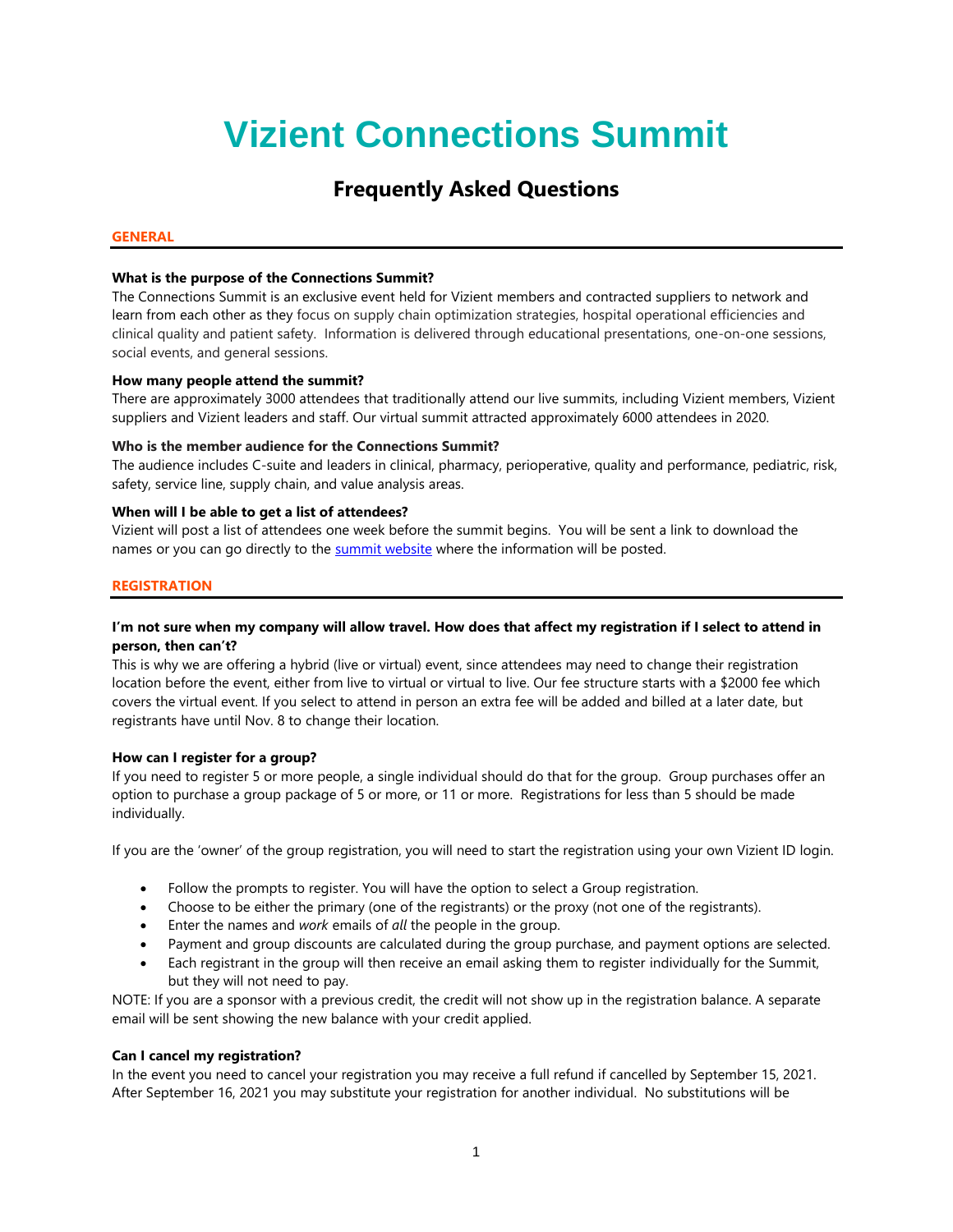accepted after November 8, 2021 and the registration will be non-refundable. For more information, cancellation or substitution, please email [vizientsummit@vizientinc.com.](mailto:vizientsummit@vizientinc.com)

#### **PRICING AND PAYMENT**

#### **If paying by check, where should I sent it?**

Please submit check payments to: Vizient Supply Bank of America Lockbox Services Lockbox 842167 1950 N Stemmons Freeway Suite 5010 Dallas, TX 75207 Include your company name and the names of each individual for which the payment will be applied.

#### **I tried to submit payment online using my credit card but was unable to do so. What should I do?**

If you encounter any problems with the system, contact the Summit Event team by email at [vizientsummit@vizientinc.com](mailto:vizientsummit@vizientinc.com)**.** We monitor the email box frequently and will have someone contact you.

#### **I need an invoice and a W-9 for my company to pay my registration. How do I get that?**

After completing your registration you will receive an email with event information and pricing that may be used as an invoice. If your company requires a W-9, go into the invoice section of the registration site and you can download a W-9.

# **Why is there a phased pricing structure?**

A phased pricing structure is standard practice in the events industry. Event costs are assessed far in advance based on an estimated number of people attending. As the event draws closer, changes and additions cost much more. Most events encourage early registration to save money and to pass that savings on to the attendee.

# **EDUCATION AND NETWORKING**

# **What are Power Huddle sessions?**

A primary focus of the fall summit is continuing education for members. Vizient selects unique presentations from submissions received from Vizient members. These presentations cover supply chain, clinical operational and patient safety topics. A Power Huddle is a presentation by a member hospital.

# **Are suppliers invited to attend member Power Huddle and Poster sessions?**

Yes, suppliers have a choice to attend any session. Although focused on the hospital audience, all sessions help suppliers understand the issues facing hospitals, so they are better able to help members with specific needs.

#### **What is Vizient | Supplier Connect?**

The goal of the Vizient | Supplier Connect is for suppliers to meet their Vizient member-facing teams to collaborate on ways to engage members using products and services. Suppliers may use this exclusive opportunity to connect with the Vizient sales and client management teams.

#### **Will there be a Member | Supplier Connect?**

Yes. Our Member/Supplier Connect format is where members representing their facility are placed at tables and suppliers may easily connect one-on-one with supply chain and pharmacy leaders.

#### **Will my company need a booth?**

No booths are needed at the summit.